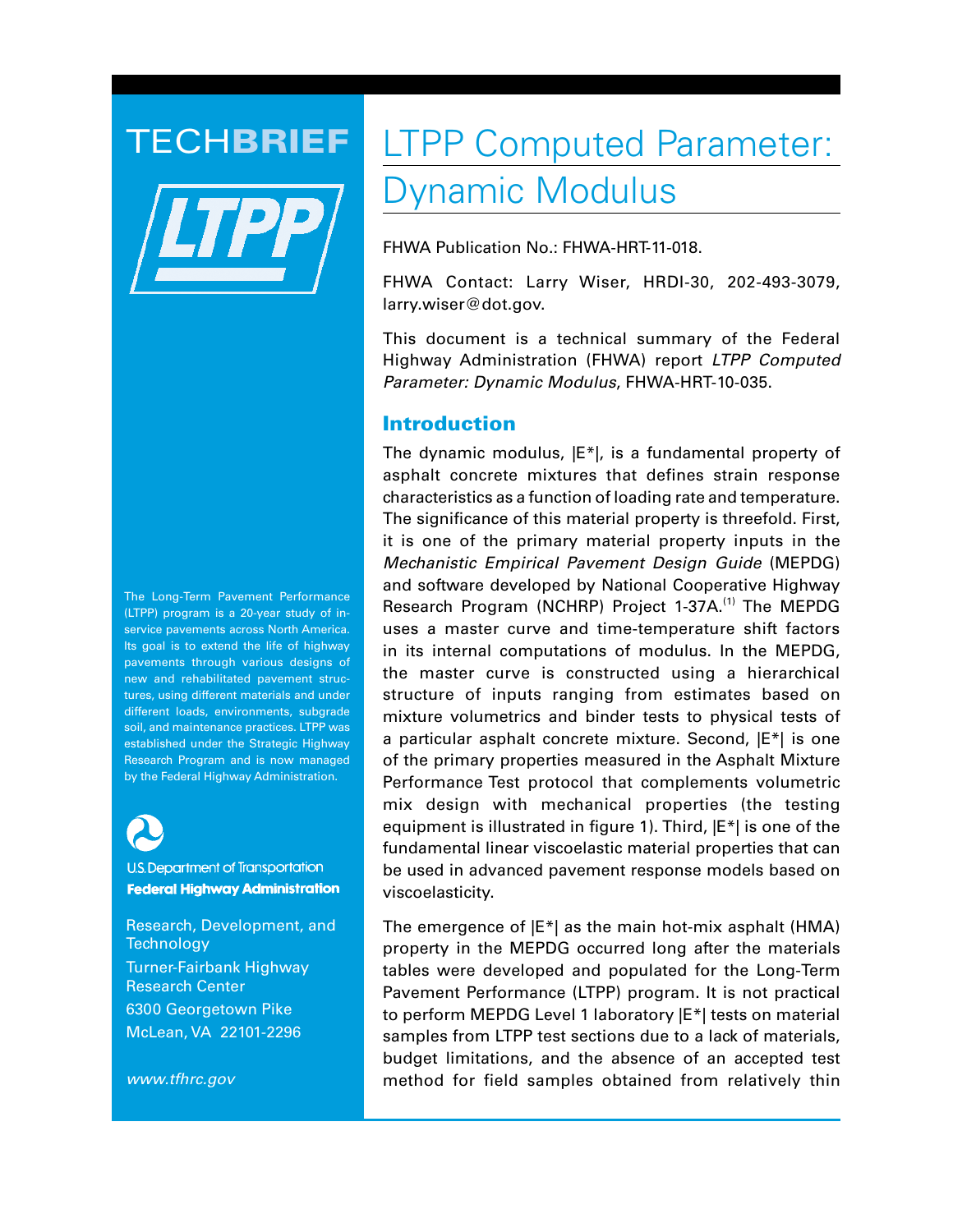Figure 1. Dynamic Modulus Test Setup in the Asphalt Mixture Performance Tester.



pavement structures. However, the LTPP database contains data that could be used to estimate the |E\*| master curve and associated shift factors, which estimate |E\*| at specific load durations and temperatures, and thereby develop inputs to the models contained in the MEPDG.

Given the significance of |E\*|, populating the LTPP database provides a valuable data source for the pavement community. Supplementing the full suite of material properties, performance history, traffic, and climate with |E\*| estimates is advantageous in conducting MEPDG calibration, validation, and implementation.

### **Objective**

The primary objective of this project was to develop estimates of the dynamic modulus of HMA layers on LTPP test sections following the models used in the MEPDG. These data will provide a means of linking MEPDG inputs (for HMA analysis) to known field performance as measured on LTPP test sections. As part of this project, existing models used to estimate |E\*| values were evaluated, and additional models were developed based on the use of Artificial Neural Networks (ANNs). The models utilize readily available mixture and binder information to estimate dynamic modulus.

#### Analysis

An extensive and independent database was required to develop the ANN models and assess the predictive capabilities of each model. At the outset of the project, the most comprehensive material database available was one compiled through the efforts of Dr. Matthew Witczak at Arizona State University. The Witczak database was modified to include only materials for which measured binder shear modulus values, |G\*|, were found. Additional databases were developed to include mixture information collected as part of the FHWA Mobile Asphalt Materials Testing Laboratory projects and by Transportation Pooled Fund Study TPF-5(019), Full-Scale Accelerated Performance Testing for Superpave and Structural Validation, as well information from North Carolina State University.<sup>(2)</sup> In addition to compiling a mixture database, binder properties were compiled into a similarly expansive database.

Existing predictive equations, including the original Witczak equation (NCHRP 1-37A), the modified Witczak equation (NCHRP 1-40D), the Hirsch model, and the law of parallel mixtures model, were evaluated for accuracy and potential bias. $(1,2)$  This effort showed that, although each model has certain benefits, no single model is capable of highly accurate predictions over the complete range of necessary conditions. Furthermore, none of these existing predictive models could predict the |E\*| values using only resilient modulus  $(M_r)$ . As a result, the research team developed ANN models that yield reasonable and accurate predictions for the complete range of conditions needed. The most accurate ANN model was found to be the one that utilizes Mr as its primary input parameter. M<sub>r</sub>, formerly the material property of choice for asphalt pavement strength characterization, was available for a number of LTPP sites and has been widely collected by highway agencies.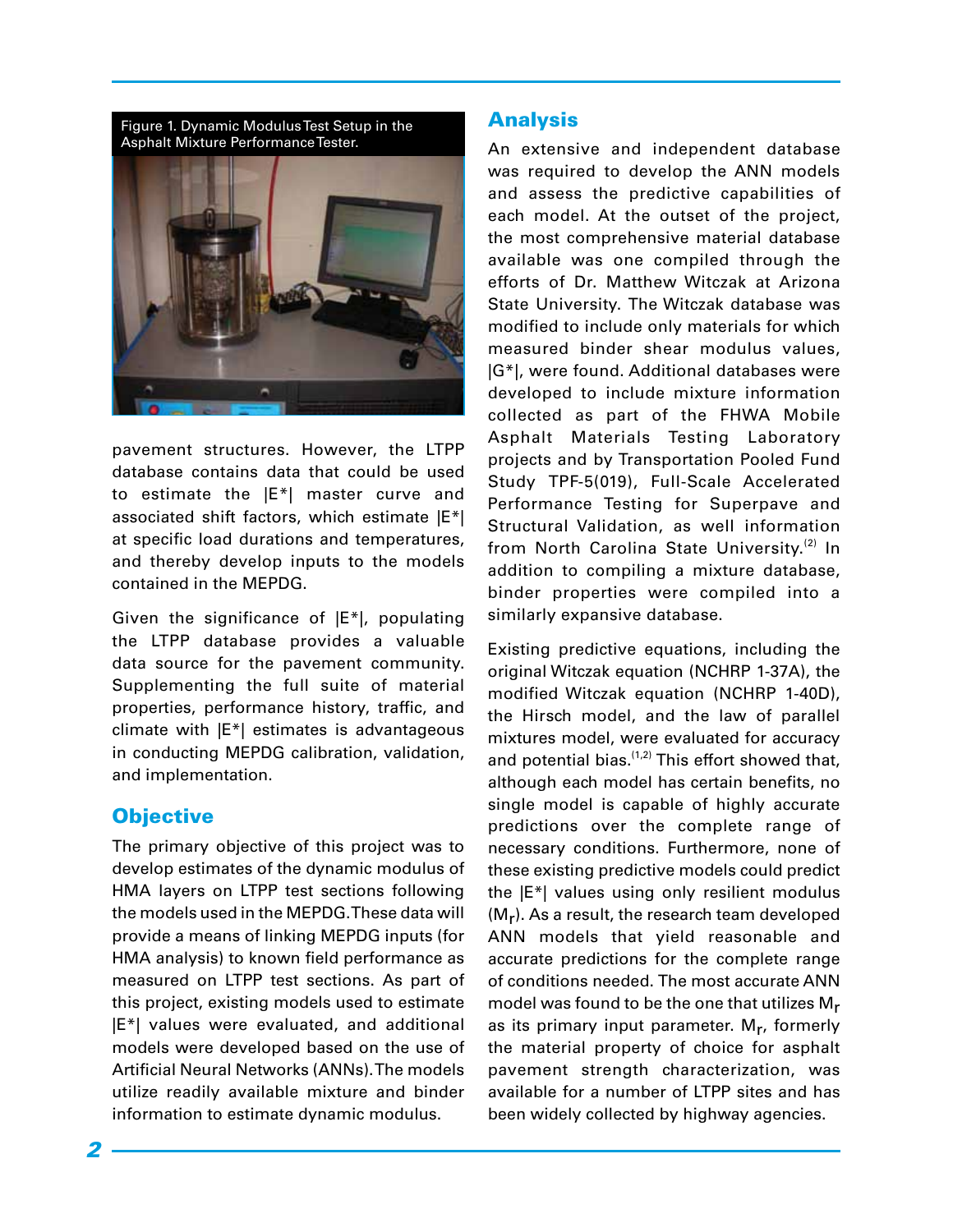Two additional ANN models were developed using mixture volumetric properties and a binder property as input variables. One model, the VV ANN, uses the binder viscosity and input frequency, whereas another model, the GV ANN, uses |G\*|. The model hierarchy used to compute |E\*| values from information contained in the LTPP database is shown in figure 2. The GV (|G\*| and mixture volumetrics) and GV-PAR (pressure aging vessel (PAV) and rolling thin film oven (RTFO) aging) models, like the VV (viscosity and mixture volumetrics) and VV-Grade (binder grade) models, represent the same trained network, but they are identified by different terms due to the binder values used in each case. In the GV-PAR model, the binder values are based on two aging conditions, PAV and RTFO. In the VV-Grade

model, the binder viscosity temperature susceptibility regression values are based on the specification grade of the asphalt binder, as recommended in the MEPDG.

Because the LTPP database has a range of data available for different test sites, a hierarchal approach was used to select the best model to use for the available data, as shown in figure 2.

### Application

The LTPP database was populated with  $|E^*|$ values at five temperatures and six frequencies by using the prioritized ANN models. More than 1,000 layers in the LTPP database now have  $|E^*|$  estimate information available as a result of this study. These populated values will allow users of the LTPP database to develop a master curve for independent analysis or for